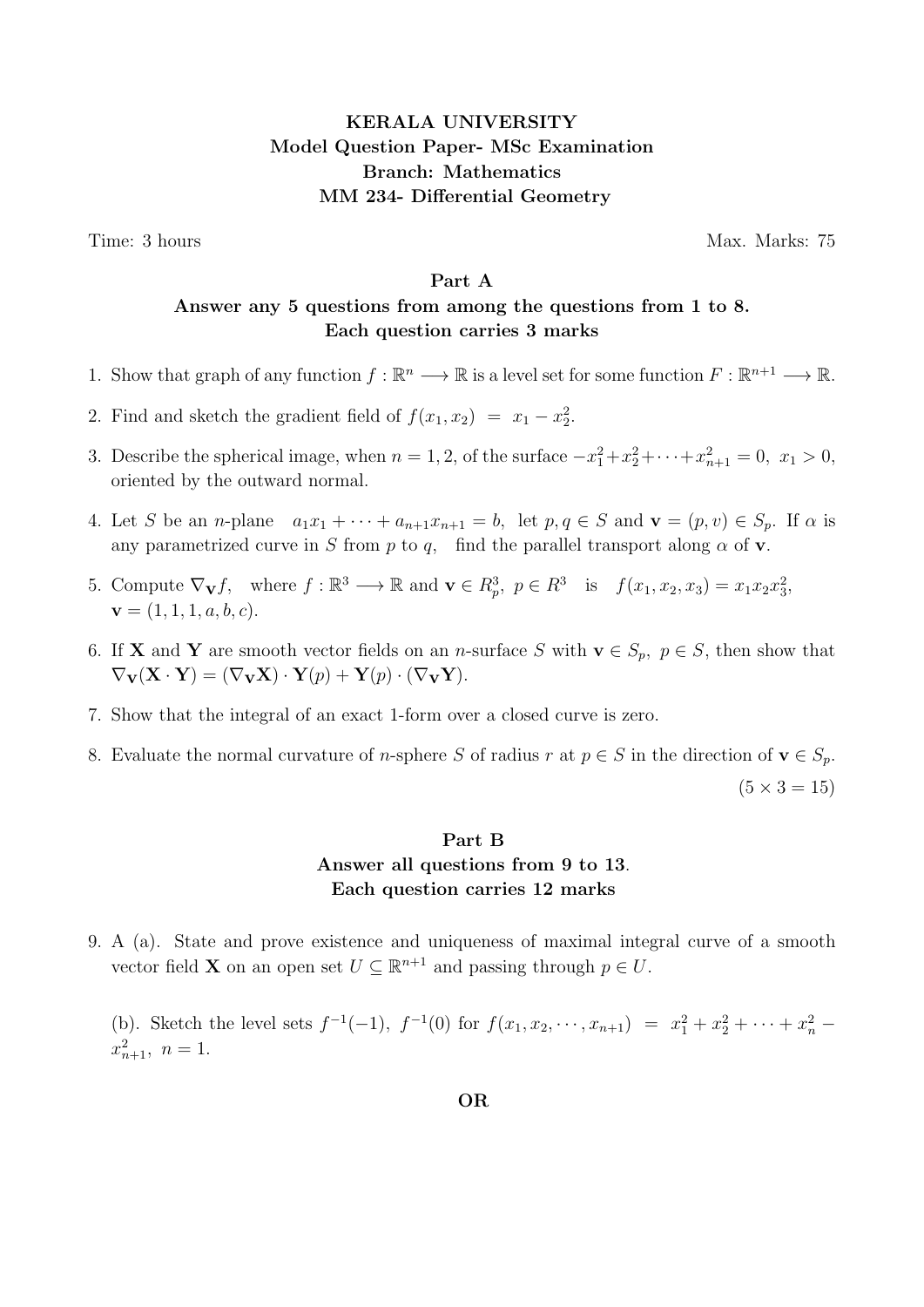B (a). Let  $U \subseteq \mathbb{R}^{n+1}$  be an open set and  $f: U \longrightarrow \mathbb{R}$  be smooth. Let  $p \in U$  be a regular point of f, and let  $c = f(p)$ . Then the set of all vectors tangent to  $f^{-1}(c)$  at p is equal to  $[\nabla f(p)]^{\perp}$ .

(b). Find the integral curve through  $(a, b)$  of the vector field on  $\mathbb{R}^2$  given by  $\mathbf{X}(p) = (p, X(p))$ where  $X(x_1, x_2) = (x_2, -x_1)$ .

10. A (a). Show that each connected *n*-surface in  $\mathbb{R}^{n+1}$  has exactly two orientations.

(b). Show that the maximum and minimum values of  $g(x_1, x_2) = ax_1^2 + 2bx_1x_2 + cx_2^2$ , where  $a, b, c \in \mathbb{R}$ , on the circle  $x_1^2 + x_2^2 = 1$  are the eigenvalues of a symmetric  $2 \times 2$  matrix.

#### OR

B (a). State and prove existence and uniqueness of maximal integral curve of a smooth tangent vector field **X** on an *n*-surface  $S \subseteq \mathbb{R}^{n+1}$  and through  $p \in S$ .

(b). State and prove Lagrange's Multiplier theorem.

11. A (a). Let S be the cylinder  $x_1^2 + x_2^2 = r^2$  of radius  $r > 0$  in  $\mathbb{R}^3$ . Show that  $\alpha$  is a geodesic of S if and only if  $\alpha$  is of the form  $\alpha(t) = (r \cos(at+b), r \sin(at+b), ct+d)$  for some  $a, b, c, d \in \mathbb{R}$ .

(b). Let  $S \subseteq \mathbb{R}^{n+1}$  be an *n*-surface,  $p, q \in S$  and  $\alpha$  be a piecewise smooth parametrized curve from p to q. Show that parallel transport along  $\alpha$  is a vector space isomorphism which preserves dot products.

#### OR

B (a). State and prove existence and uniqueness of maximal geodesic in an n-surface S passing through  $p \in S$  with initial velocity  $\mathbf{v} \in S_p$ .

- (b). State and prove any four properties of Levi-Civita parallelism.
- 12. A (a). Show that the Weingarten map of an *n*-surface S at  $p \in S$  is self adjoint.

(b). Find the global parametrization of  $ax_1+bx_2 = c$ ,  $(a, b) \neq (0, 0)$ , oriented by the outward normal. Also find the curvature.

#### OR

B (a). Show that local parametrizations of plane curves are unique upto reparametrization.

(b). Compute the weingarten map of the *n*-sphere  $x_1^2 + x_2^2 + \cdots + x_{n+1}^2 = r^2$ , oriented by the inward normal.